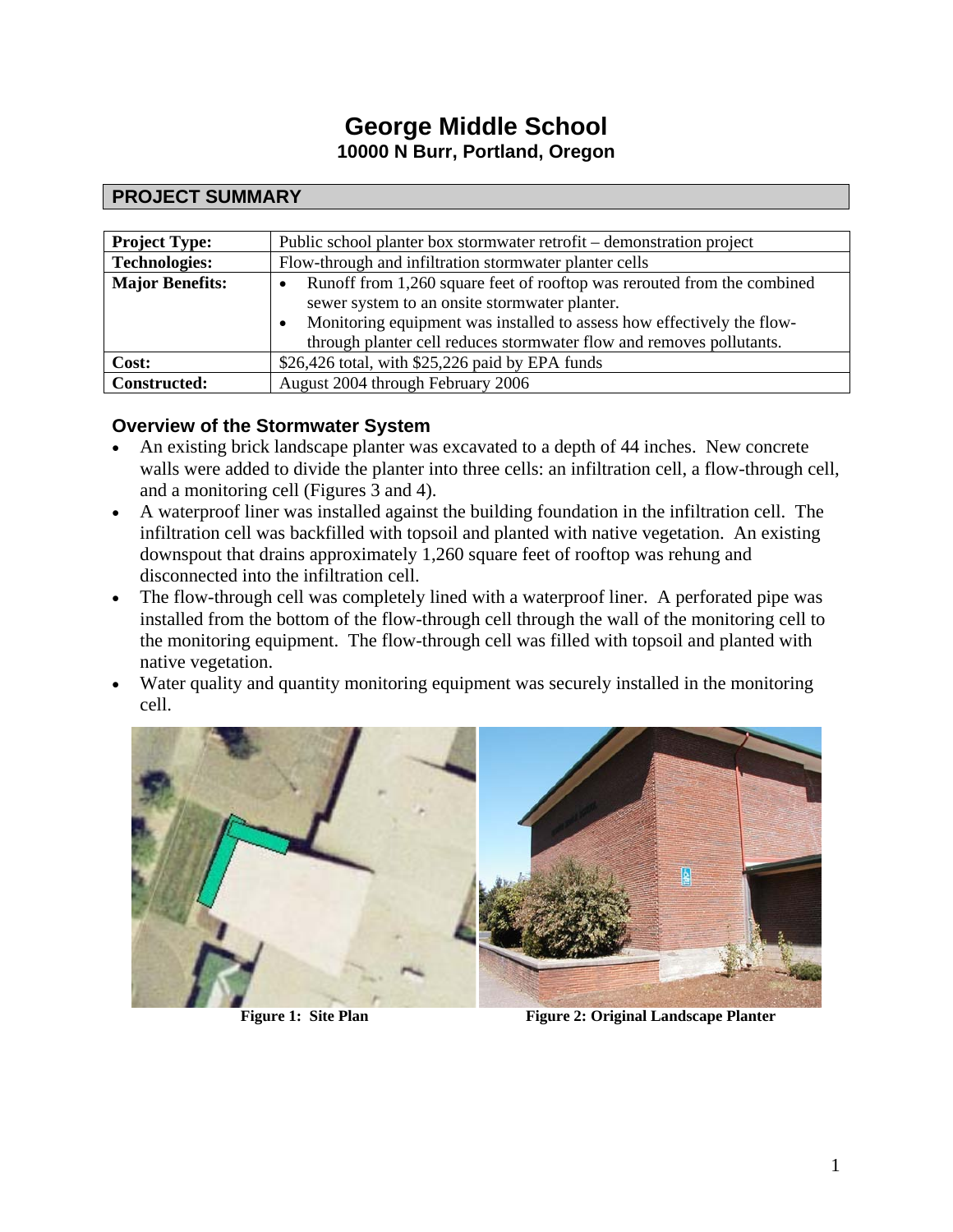# **STORMWATER CAPACITY AND SYSTEM COMPONENTS**

## **Stormwater Management Goal**

The stormwater facilities were designed in accordance with the City of Portland's 2002 *Stormwater Management Manual*.

# **System Components**

#### **Flow-through Cell**

*Facility footprint:* Approximately 36 square feet *Overflow:* Infiltrates to a perforated pipe to an existing standpipe (connected to the combined sewer system)

## **Infiltration Cell**

*Facility footprint:* Approximately 465 square feet total. *Overflow:* None



**Figure 3: Monitoring, flow-through, and infiltration cells of stormwater planter retrofit (from back to front of photo)** 

**Figure 4: Installed monitoring eqiuipment**

# *Landscaping*

- Once the planter was excavated and backfilled with topsoil, it was planted with native vegetation. George Middle School students designed the overall planting plan and installed the vegetation. No irrigation was installed for the vegetation.
- The vegetation for the infiltration cell includes 2 vine maples, 2 western serviceberry, 2 mock-orange, 10 salal, 4 tall Oregon grape, 3 red flowering currant, 3 common snowberry, 10 brome grass, 10 western red fescue, 5 tufted hair grass, and 15 Oregon iris.
- The vegetation for the flow-through cell includes 1 Sitka willow, 1 Douglas spirea, 2 Pacific ninebark, 2 lady fern, 2 slough sedge, 2 slender rush, 2 spreading rush, and 2 western sword fern.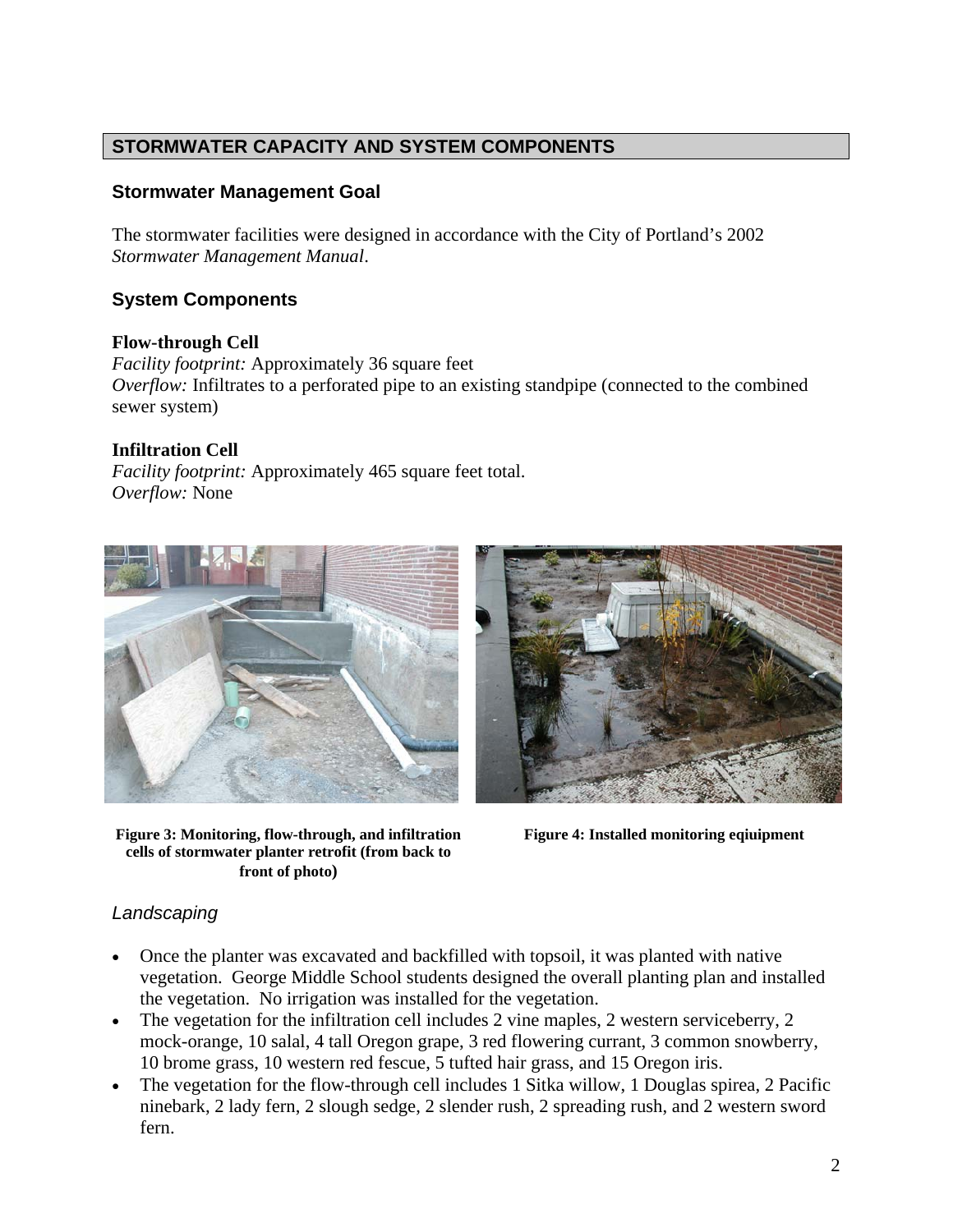

**Figure 4: Stormwater planter with native plants in bloom**

**Figure 5: Disconnected downspouts in stormwater planter**

# **BUDGET**

The George Middle School project cost a total of \$ 26,426 for construction, landscaping (including volunteer labor), and permits. The budget includes costs for needed repair work performed by the City's Revegetation Program and Bureau of Maintenance.

| <b>Item</b>                                                                   | <b>Item</b><br>Cost | <b>Volunteer</b><br><b>Effort</b> | <b>Total</b><br>Cost |
|-------------------------------------------------------------------------------|---------------------|-----------------------------------|----------------------|
| <b>Construction</b>                                                           |                     |                                   | \$22,606             |
| Excavation and backfilling of stormwater facility                             | \$10,193            |                                   |                      |
| BES contract oversight                                                        | \$3,551             |                                   |                      |
| Bureau of Maintenance & Revegetation Program repair work                      |                     |                                   |                      |
| Monitoring vault construction and plumbing                                    |                     |                                   |                      |
| <b>Subtotal</b>                                                               | \$22,606            |                                   |                      |
| Landscaping                                                                   |                     |                                   | \$2,612              |
| Plant material (trees, shrubs, grasses)                                       | \$795               |                                   |                      |
| Vegetation installation – volunteers (60 student for 2 hours at<br>\$10/hour) |                     | \$1,200                           |                      |
| Topsoil and gravel                                                            | \$617               |                                   |                      |
| <b>Subtotal</b>                                                               | \$1,412             |                                   |                      |
| <b>Permitting</b>                                                             |                     |                                   | \$1,208              |
| Commercial permit                                                             | \$564               |                                   |                      |
| Plumbing permits                                                              | \$644               |                                   |                      |
| Subtotal                                                                      | \$1,208             |                                   |                      |
| <b>TOTAL</b>                                                                  | \$25,226            | \$1,200                           | \$26,426             |

## **Budget Elements**

#### *Non-Construction activities*

The cost for design and overall project management was not included in the budget because these elements were considered a part of existing staff responsibilities and were not tracked separately for this project.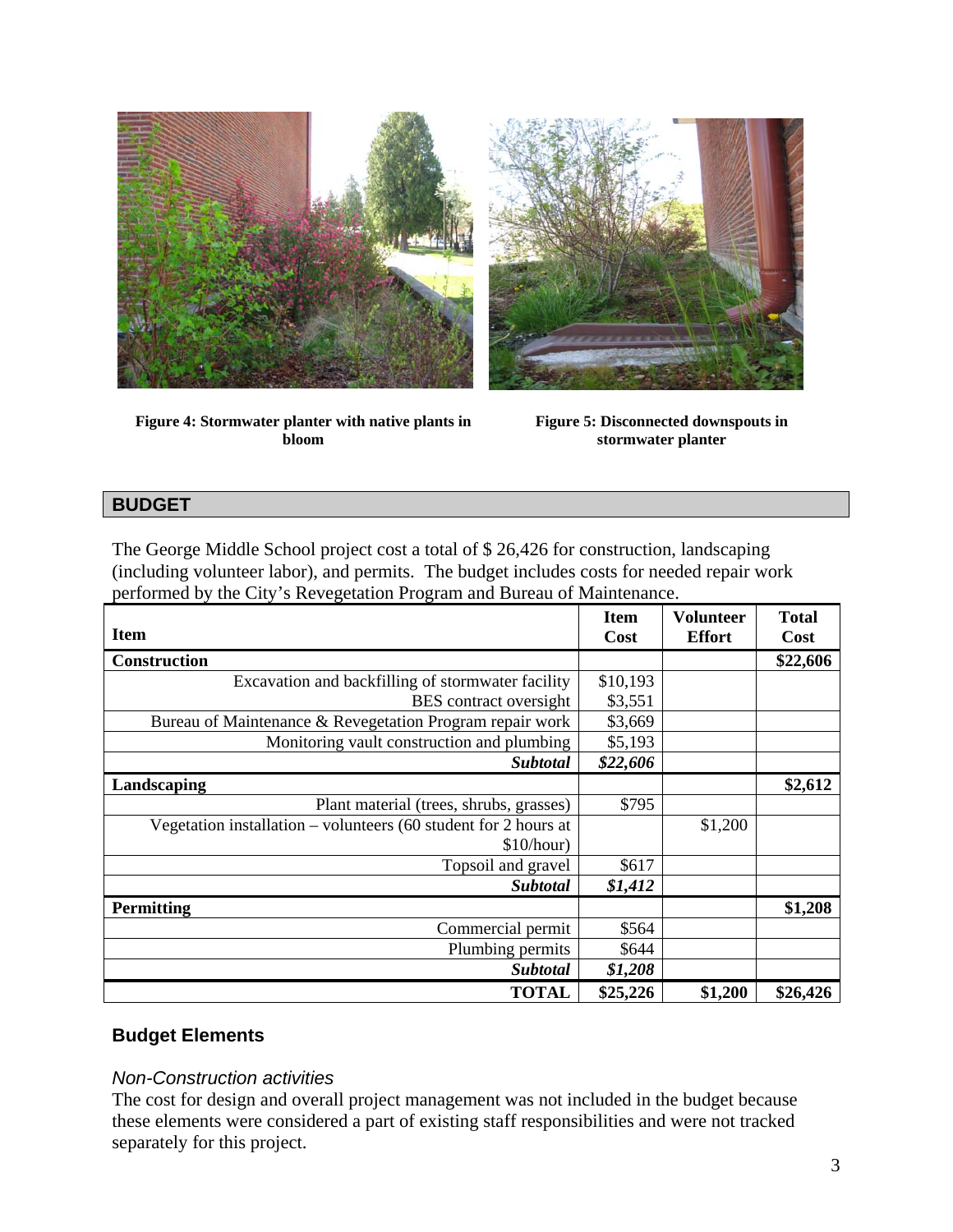#### *Construction Activities*

A contractor with an existing on-call services contract completed construction of multiple school site projects. The contractor billed the work for each school site by general activity (labor, machinery used) and did not break down costs by project activity (excavation, backfilling, grading, landscaping). The City's Revegetation Program and Bureau of Maintenance performed needed repair work. .

# **Cost Components**

#### *Construction*

Construction elements cost a total of \$22,606 or 90 percent of the overall project cost (excluding volunteer labor). The contractor did not have a great deal of experience in stormwater retrofit projects, resulting in final costs higher than the original bid.

The City's Revegetation Program had to replace the original topsoil used by the contractor, and the Bureau of Maintenance had to attach the waterproof lining to the planter wall. The cost to fix these problems was \$3,669, or 15 percent of the overall project cost (excluding volunteer labor).

## *Landscaping*

Landscaping elements (contractor materials and a direct buy at a local nursery) cost \$1,412, or 6 percent of the overall project cost (excluding volunteer labor).

#### *Permitting*

The permits for this project cost \$1,208, or 5 percent of the overall project cost (excluding volunteer labor). These costs were higher than expected because of the multiple plumbing permits needed for various project phases.

# **Cost Comparisons**

This project had a relatively simple design. The landscape planter already existed, and only minor plumbing modifications were needed to fulfill *Stormwater Management Manual* requirements for safe disposal and overflow. The project is a good example of potential retrofits for existing development. Similar private-sector projects with more experienced contractors might cost less and take less time.

# **MAINTENANCE AND MONITORING**

Portland Public Schools is responsible for the facility and its maintenance. Water quality monitoring will be performed at the site by BES. Effluent water quality samples will be collected to assess pollutant removal effectiveness. Flow samples will be collected to assess flow reduction effectiveness. Only the flow-through section will be monitored. The replacement soil type (potting soil) does not meet *Stormwater Management Manual* standards and has settled to less than the required soil depth for stormwater planters, so the monitoring results will not fully correspond to results for facilities that meet manual requirements.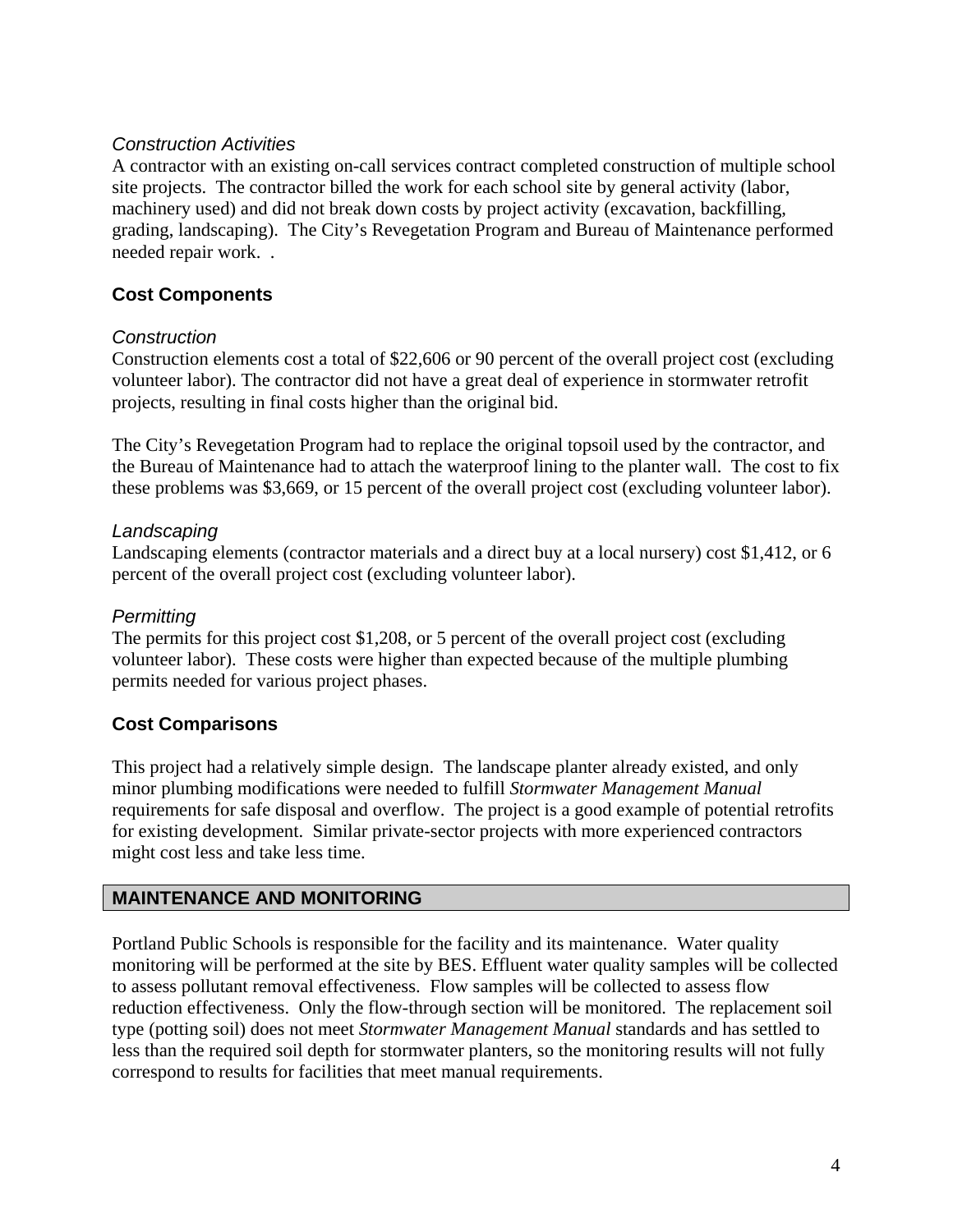#### **PUBLIC INVOLVEMENT**

A one-page handout (Attachment 1) was developed to educate the local community about the benefits of the project. Copies were provided for each student at George Middle School to take home, and extra copies were provided to school office staff to give to people who had questions (approximately 800 copies total). A BES environmental educator provided watershed health and stormwater programs to two classes at George Middle School; these classes were later involved in installing vegetation in the planter.

## **SUCCESSES AND LESSONS LEARNED**

**Construction Problems:** The contractor used topsoil with high clay content, and heavy rains occurred shortly after construction was completed in fall 2004. The soil did not allow infiltration, causing standing water in the flow-through cell. The Revegetation Program was contracted to replace the topsoil with potting soil, which had a very high infiltration rate. Soil types should be carefully checked prior to initial installation. New soil specifications that will be included in the 2007 *Stormwater Management Manual* should help address this issue. The original mastic used to attach the waterproof liner did not work well, and the original contractor cut the liner too short to allow for a 6-inch air gap above the soil layer, as required by the *Stormwater Management Manual*. The Bureau of Maintenance was contracted to attach the liner to the planter wall to protect the school building foundation.

**Construction Budget:** The contractor billed multiple school site projects by general activity, rather than by project phase, making it difficult to make detailed cost comparisons.

**Plumbing:** Following construction of the stormwater facility, it was very difficult to find a plumbing contractor to disconnect the final downspout to the infiltration cell. The scope of work was too small and did not attract a bidder through the informal bidding process. The project manager contacted unions and MWESB (minorities, women and emerging small businesses) firms and publicly advertised the project, but was unable to find a contractor. Eventually a plumber was hired through an existing contract with Portland Public Schools. It would be more effective to bid the entire project to a prime contractor and let that contractor be responsible for finding a plumbing subcontractor.